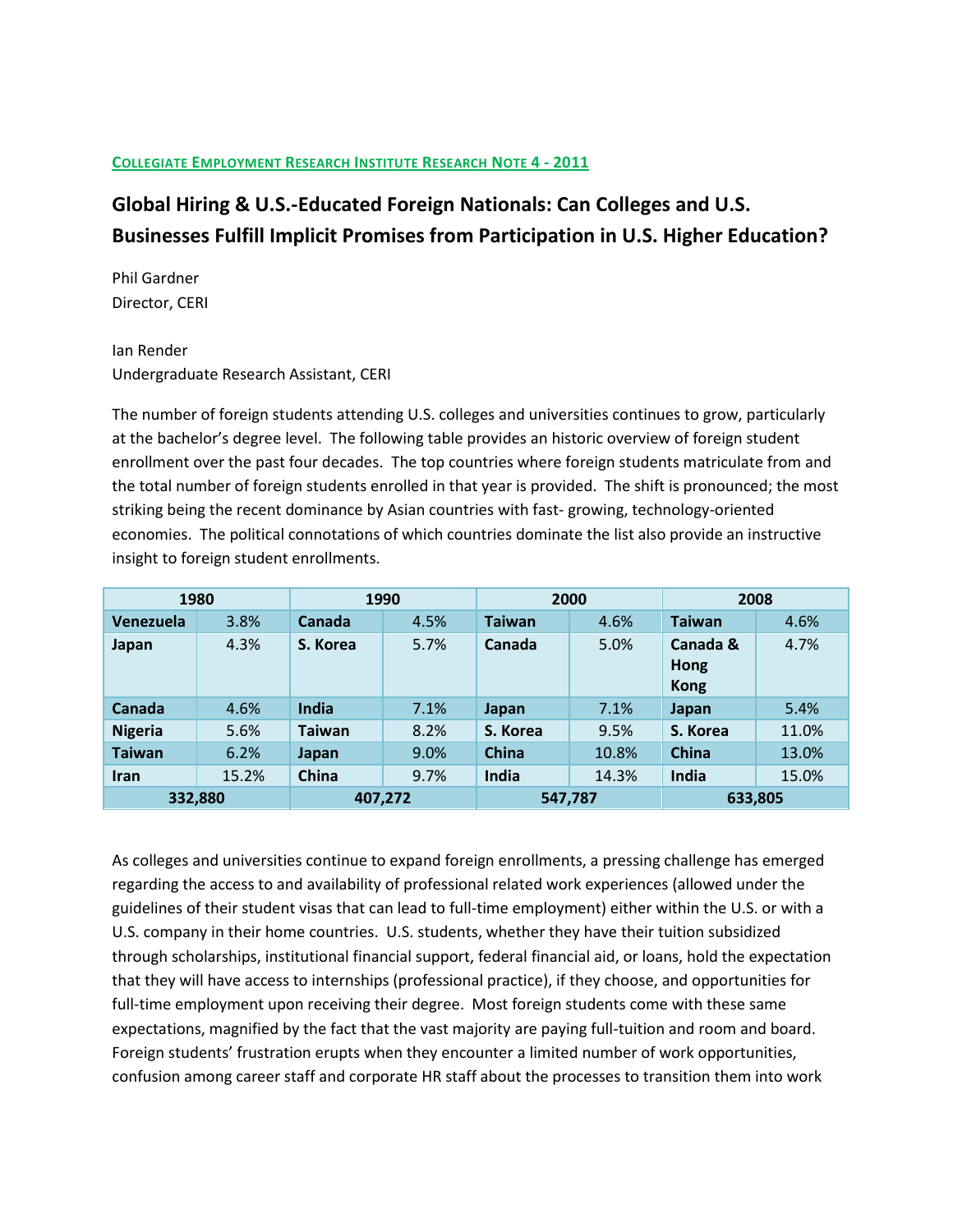opportunities, and the disconnection within corporate staffing units over the internal hiring processes among their global operations.

In an attempt to gain even a glimpse of what may be transpiring within U.S. corporations' global staffing units, several members of CERI's advisory board huddled together to design a set of questions for the 2010-2011 Recruiting Trends survey. These questions were intended to draw an initial picture of the landscape surrounding global hiring that could be used to inform further discussions among organizations who were trying to attain similar objectives with their global workforce. The information would also give career advisors some baseline information when working with foreign nationals.

**Numbers of businesses and organizations with operations or aligned with operations outside the U.S:**  137 organizations or 28% of all responding participants indicated that they had operations outside the U.S.

# **Profile of these organizations**:

- $\triangleright$  Average size: 22,761 employees.
- $\triangleright$  35% are organizations with more than 4,000 employees; 65% have fewer than 3,999 employees.
- $\triangleright$  20% of the organizations were fast growth companies. (Fast growth companies are also referred to as second stage growth companies that have emerged from the entrepreneurial stage and are beginning to grow by adding personnel quickly.)
- $\triangleright$  All twenty sectors (NAIC) were represented with these sectors dominating Manufacturing (30%) and Professional and Scientific Services (20%)
- These sectors also appeared (between 3% and 8%): Finance & Insurance, Government, Retail, Education, information Services and Non-profits.
- $\geq$  138 sub-sectors were represented with the following providing the highest number of responses (3% to 6.5%)

| <b>Computer Systems Design &amp; Related Services</b> | Securities, Commodities & Financial Investment          |
|-------------------------------------------------------|---------------------------------------------------------|
| <b>Management Consulting Services</b>                 | <b>Electrical Equip., Appliance &amp; Component Mfg</b> |
| <b>Chemical Manufacturing</b>                         | <b>Military, Security (National)</b>                    |
| <b>Insurance Carriers</b>                             | <b>Food Manufacturing</b>                               |
| Manufacturing (general category)                      |                                                         |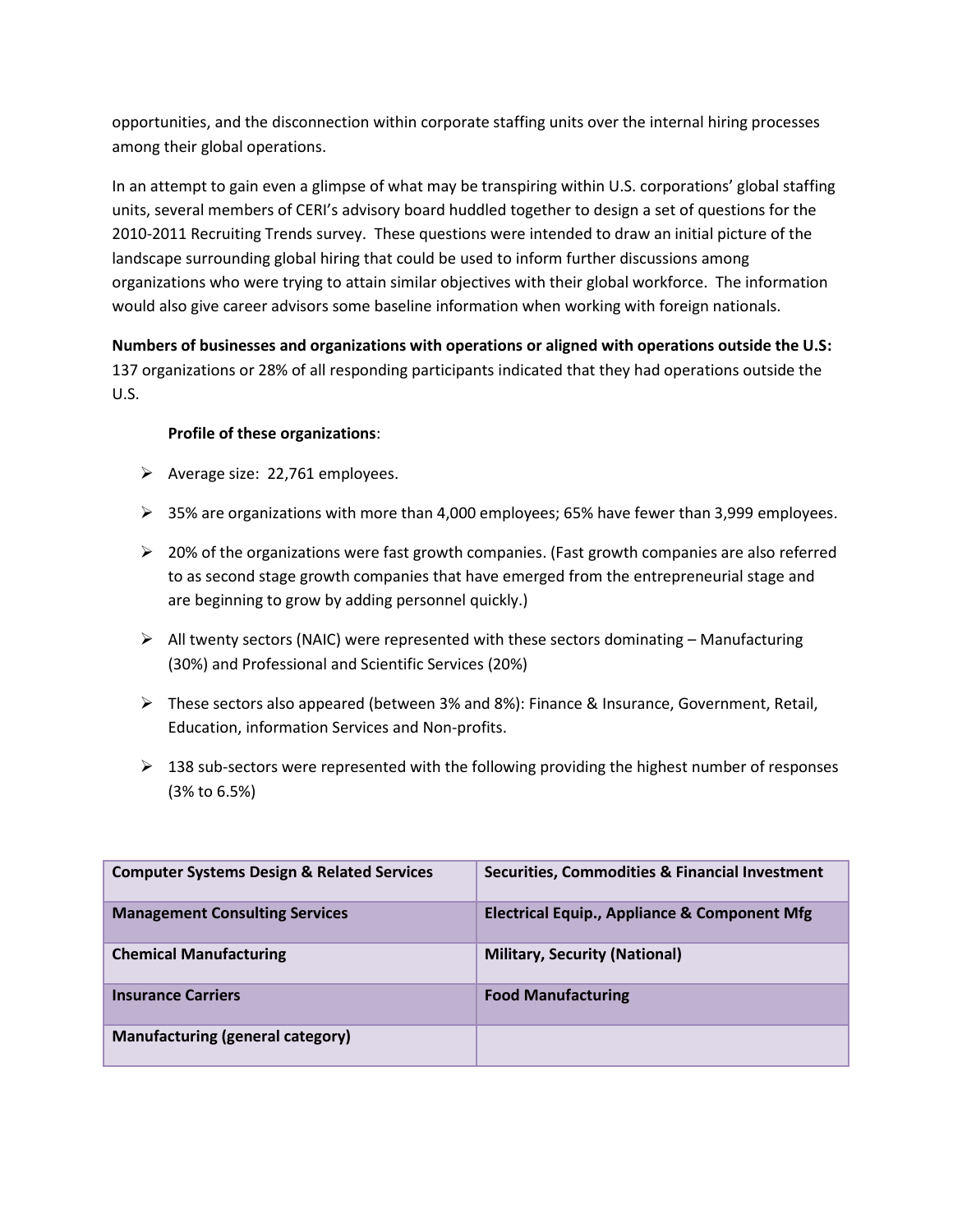$\triangleright$  All 50 states and the District of Columbia were represented, with these states as key leaders: Illinois, New York, Ohio, Texas, California, Wisconsin, Florida, North Carolina, Michigan, Minnesota, and New Jersey.

# **Knowledge of hiring targets for college talent of your operations outside the U.S:**

 211 or **only 19% of those with operations** outside the U.S. indicated that they knew the hiring targets for U.S.-educated foreign students for positions outside the U.S.

# **Profile of these organizations**

- $\triangleright$  Average size was 13,511 employees.
- $\triangleright$  Only 23% of these organizations were large companies (over 4,000 employees).
- $\triangleright$  36% of these organizations were fast growth companies; more smaller companies tended to know their hiring targets for outside the U.S. than large companies.
- $\triangleright$  Leading economic sectors: Professional and Scientific Services (30%), Manufacturing (17%), Finance & Insurance (8%), Government (6%), and Information (4%); within Manufacturing less than 50% of the companies know their overseas hiring targets.
- $\triangleright$  Key sub-sectors (83 represented): Computer Systems Design, Management Consulting, Education, and Securities & Commodities are the leading sub-sectors
- $\triangleright$  States: (38 represented) New York, California, Illinois, Florida, Massachusetts, and Virginia are the leading states.

# **Percentage of total college hires comprised by foreign college students**

 94 respondents provided this information – median 5% to 10% of total hires are comprised of U.S.-educated foreign nationals (range 1% to 100%).

## **What role does your unit play in hiring for operations outside of the U.S.?**

Only 125 companies reported that they have direct involvement in hiring U.S.-educated foreign nationals for home country assignments. **Slightly more than 85% have no responsibility** for hiring outside the U.S. Based on the options provided to them, respondents with international operations indicated the following:

| Do not handle hiring outside the U.S.                 | 86%   |
|-------------------------------------------------------|-------|
| Direct candidates to website for international hiring | 5%    |
| Source international hiring to intermediary firm      | 2%    |
| Source directly to counterpart in home country        | 6%    |
| Connect through foreign alumni                        | $1\%$ |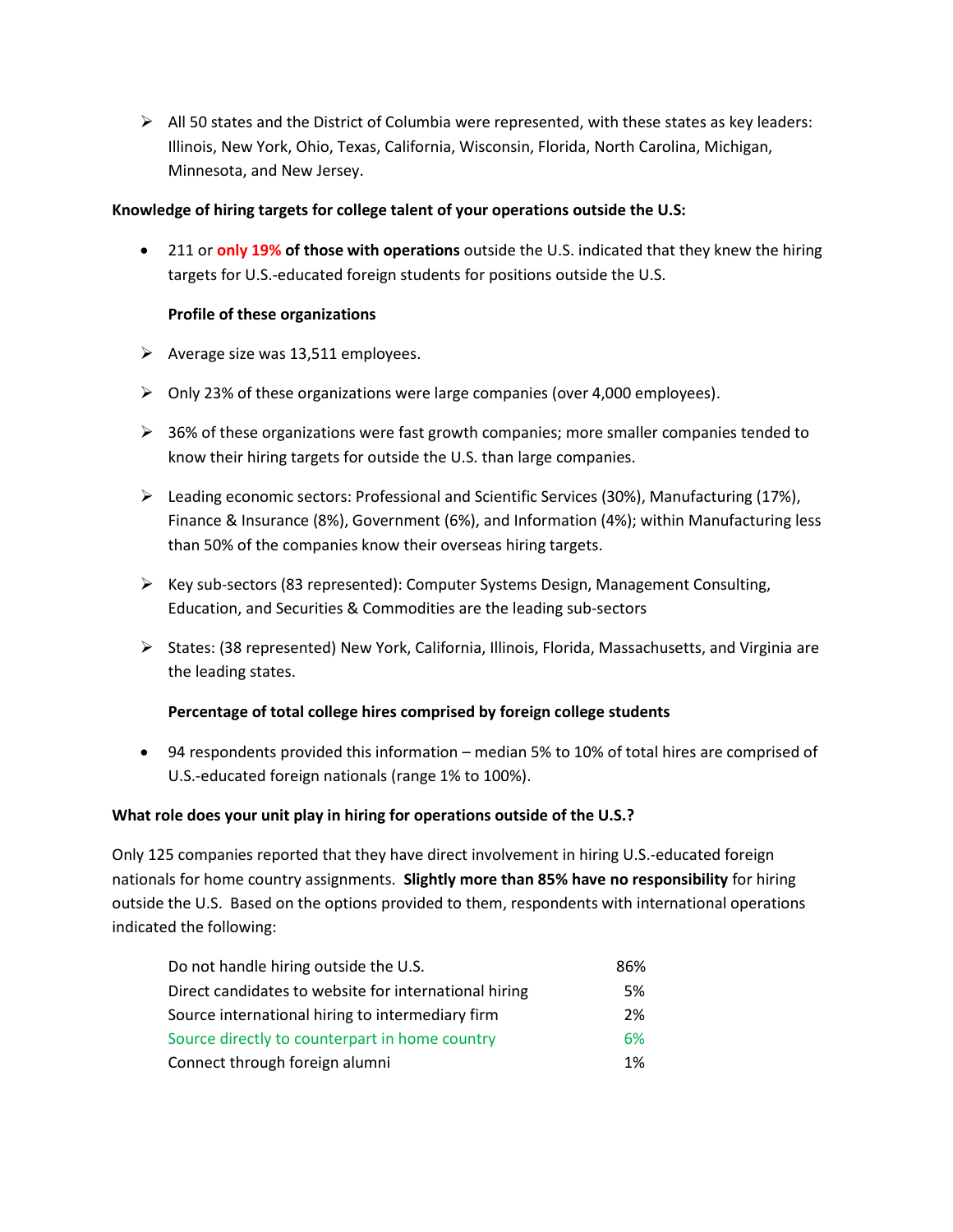# **Profile of organizations with responsibility to directly source to home country**:

- $\triangleright$  Average size 15,112 employees.
- $\triangleright$  Large companies represented 22% while fast growth and entrepreneurial companies comprised 30% each. Companies under 500 made up 56% of this group.
- Manufacturing (27%) and Professional & Scientific Services (23%) were the leading sectors which also included Finance and Insurance (8%), Education (7%) and Information Services (6%).
- $\triangleright$  Key sub-sectors included: Computer Systems Design, Computer & Electronic Manufacturing, Education, Management Consulting, Electrical Equipment & Appliances, and Scientific Research and Development.
- $\triangleright$  Key states: New York, Texas, Virginia, Utah, Michigan, Florida, California, Colorado, and Arizona.

## **What value do U.S.-educated foreign nationals bring to your organization?**

Respondents were asked to rate the value derived from hiring U.S.-educated foreign nationals for their operations in the student's home country. The rating scale ranged from  $1 -$  "not at all important" to  $5 -$ "extremely important." The highest rated attributes that U.S.-trained foreign nationals bring to the organization include: understanding U.S. business culture, understanding social norms and customs of the U.S. culture, and increasing the organization's adaptability to work within diverse environments. Introducing U.S. workers to foreign cultures and influencing business activity in their home countries were viewed as less important.

| <b>Value Derived from Hiring U.S.-Educated Foreign</b><br><b>Nationals</b> | <b>Mean</b> |
|----------------------------------------------------------------------------|-------------|
| <b>Understanding U.S. business customs</b>                                 | 3.39        |
| <b>Understanding U.S. culture (social norms,</b><br>customs)               | 3.38        |
| Increase adaptability to work within diverse<br>environments               | 3.37        |
| Increasing diversity of thought among decision<br>makers                   | 3.15        |
| <b>Gaining insights into international business</b><br>practices           | 3.00        |
| Developing global mindset for future global<br>leadership positions        | 2.97        |
| Introducing U.S. workers to foreign culture                                | 2.75        |
| Influencing business activities in home country<br>upon return             | 2.67        |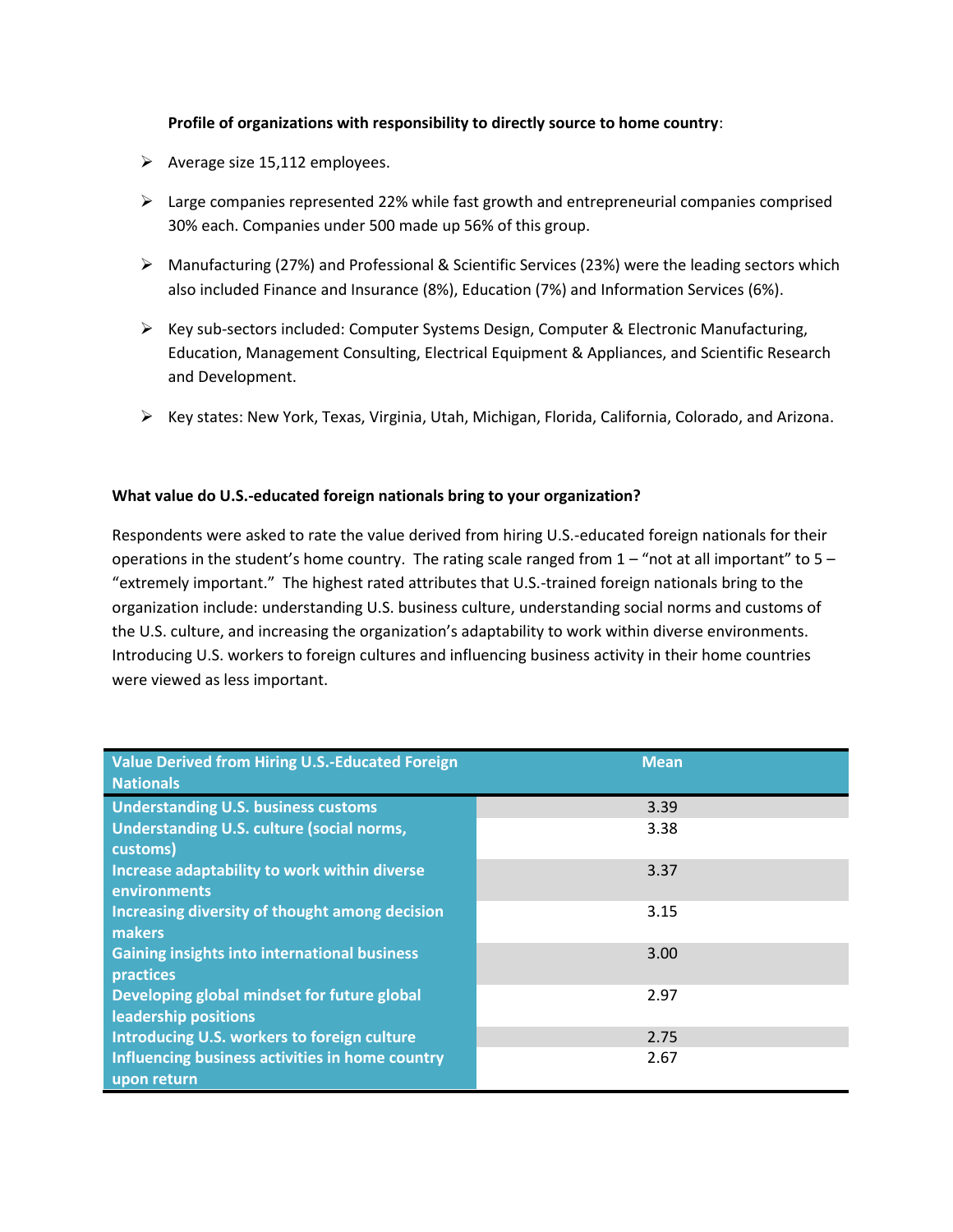#### **What academic majors do you seek among U.S.-educated foreign students for overseas operations?**

- **•** General Engineering Majors 14%
- **•** General Business Majors 11%
- Education 8%
- Computer Science 7%
- Accounting 6%
- Human Services 6%
- Electrical Engineering 5%
- Mechanical Engineering 5%
- Finance 5%

#### **What are the countries to which U.S.-educated foreign students are likely to be sourced?**

| China     | 35% |
|-----------|-----|
| India     | 26% |
| England   | 20% |
| Canada    | 19% |
| Germany   | 13% |
| Australia | 10% |
| Japan     | 9%  |
| Mexico    | 9%  |
| Brazil    | 7%  |
| France    | 7%  |

#### **Leveraging academic institutions to help with staffing needs in target countries**

Respondents were asked how closely they worked with colleges and universities to assist them in filling their hiring needs in targeted countries. Over 70% **did not work with any academic institutions** while about 25% worked with multiple institutions.

| $\triangleright$ Do not work with any institutions        | 71% |
|-----------------------------------------------------------|-----|
| $\triangleright$ Work with individual institution         | 3%  |
| $\triangleright$ Work with selected group of institutions | 15% |
| $\triangleright$ Work with a number of institutions       | 11% |

#### **U.S. institutions with whom your organization partners for international placements**

Respondents were asked to list up to five institutions that they partnered with for international placements. Companies tended to list colleges and universities in close proximity to their staffing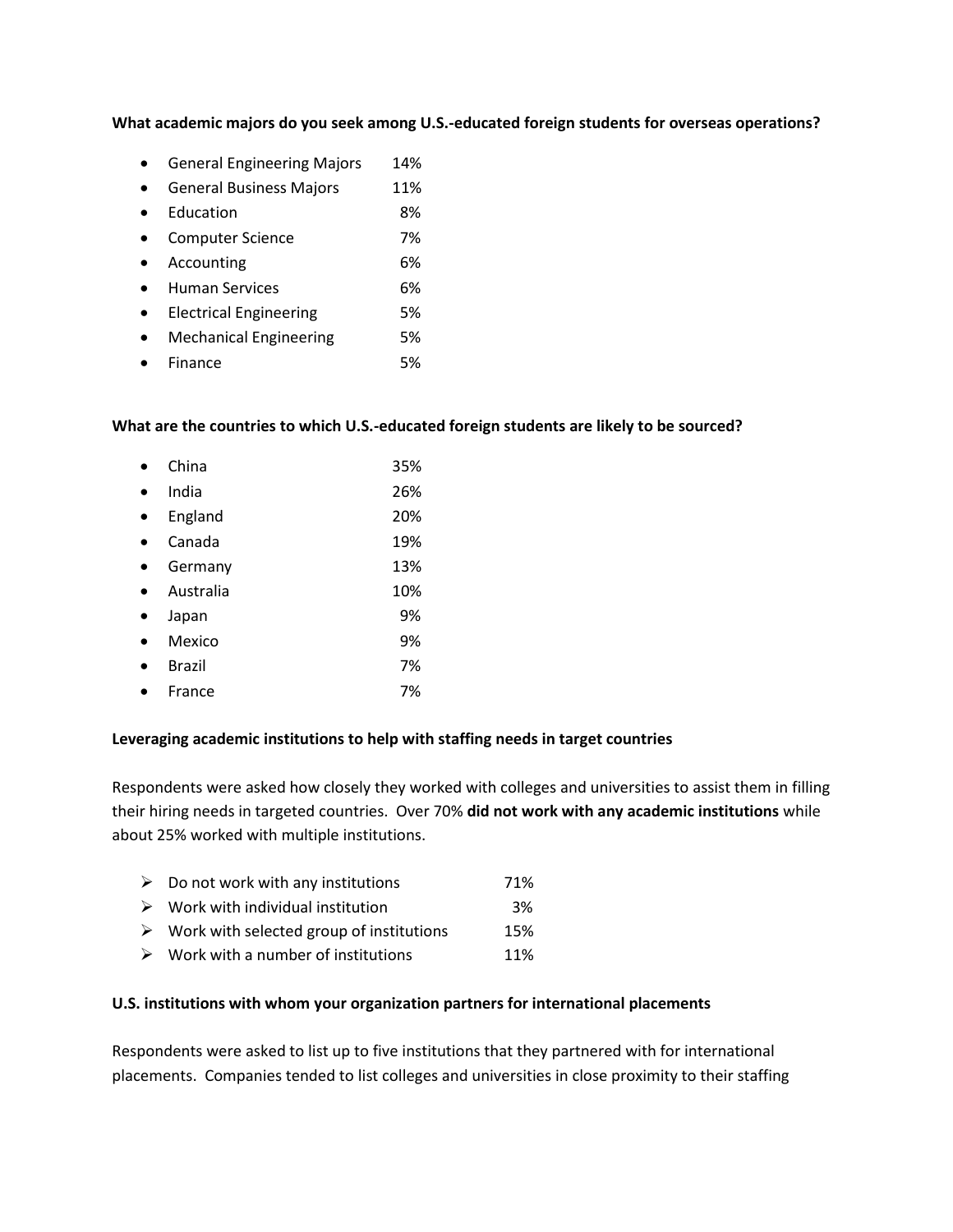operations. No single campus stood out as the principle go-to institution. After sorting the responses, the most frequently mentioned schools included:

- Stanford University (9%)
- University of Texas (8%)
- Cornell University, Michigan State University, MIT, University of North Carolina-Chapel Hill, Northwestern University (6%)
- University of California-Berkeley, Columbia University, University of Florida, Harvard University, ITT Technical Institute, Johns Hopkins University, London Business School, University of Miami, University of Michigan-Ann Arbor, University of Pennsylvania, Pennsylvania State University (5%)

# **Provide U.S.-educated foreign nationals with work experiences before return to home country:**

The controversial issue is whether these companies offer professional experience to foreign students prior to returning to their home country. Professional experience could be provided in the form of an internship, co-op placement, or short-term employment based on visa restrictions. **Nearly 60% of companies who have international operations do not provide any type of work experience** for U.S. educated foreign students. Twenty-one percent provide short-term opportunities that meet OPT/CPT limitations. About 20% have situations where they can provide work experience from one to two years after completion of the degree.

| $\triangleright$ Do not provide any type of work experience | 59% |
|-------------------------------------------------------------|-----|
| $\triangleright$ 6 months or less (internship or co-op)     | 13% |
| $\geq 12$ months (OPT/CPT limit)                            | 8%  |
| $\geq 1$ to 2 years                                         | 8%  |
| $\triangleright$ Greater than 2 years                       | 12% |

# **Toughest challenges faced in recruiting U.S.-educated foreign nationals for positions in their home country:**

- Visa troubles (which includes paperwork, cost, etc.). (27%)
- Communication/language barriers when the national returns to their home country along with some culture shock. (18%)
- Not having the desire to leave the United States. (10%)
- Financial challenges. (10%)
- Having the right set of qualifications. Might be under-qualified in the U.S., but could also be overqualified in home country. (9%)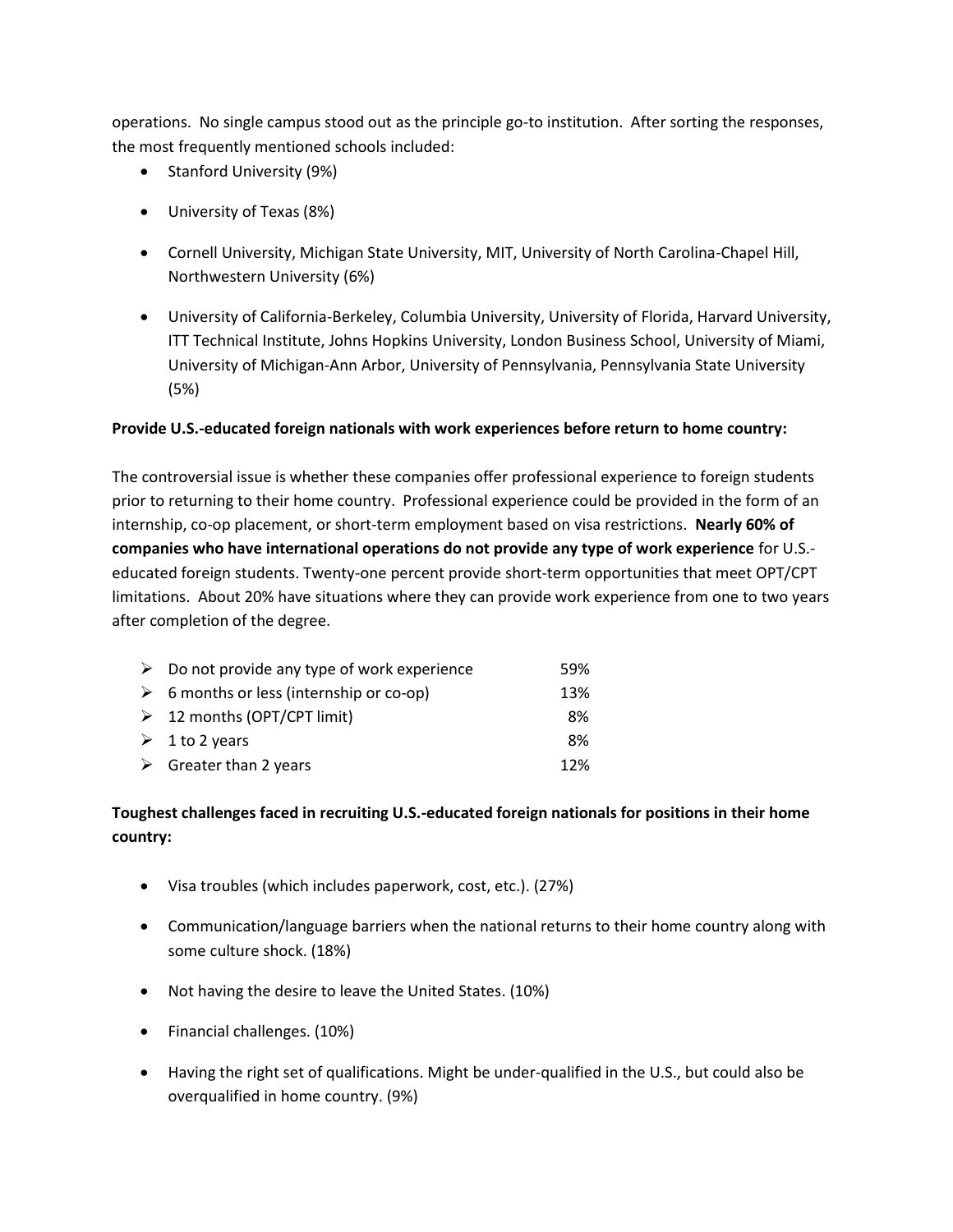- Federal and state government regulations. (8%)
- Citizenship and the troubles with immigration. (8%)

**U.S. agencies and firms that your organization relies on for expertise and assistance in hiring foreign nationals to return to home country:** (Only a few respondents chose to answer this question.)

#### **Multiple responses**

- USAID
- CIEE
- Visiting International Faculty
- CCUSA
- Spirit

#### **Single responses**

- Cordell Hull Foundation
- Coca Cola
- **•** CETUSA
- Work Exchange
- Attorneys: Immigration
- Atlantic Travel & Limousine
- Ambassador Travel
- Work & Travel
- $\bullet$  ITAC
- DOC
- Camp America
- State Department of Education
- Fragomen
- $\bullet$  ICE
- Educational Partners International, LLC
- Workaway International
- AIPT
- Sterling Relocation
- Friends of Alexander von Humboldt Foundation
- Black and Decker
- Stanley
- Camp Leaders
- Intrax